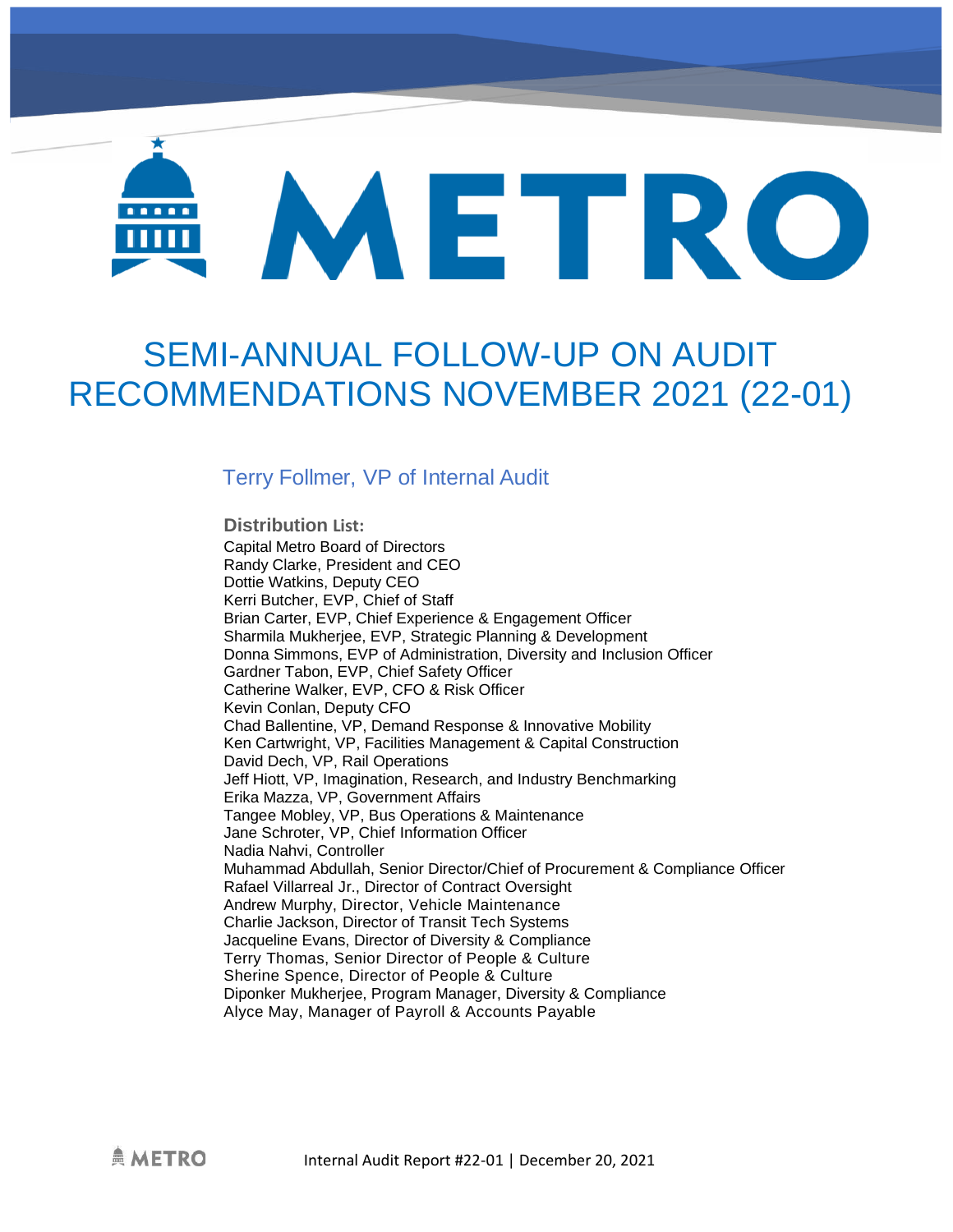# **Executive Summary**

As part of our annual Audit Plan approved by the Capital Metro Board, we conducted the semiannual status review of all open audit recommendations as of November 30, 2021. The followup included 7 audit reports with a total of 25 recommendations. The audit objective and conclusion on the implementation of the corrective action plans follows.

# **Audit Objective & Scope**

The objective of the audit was to determine whether Management has successfully implemented action plans in response to the recommendations provided in internal audit reports. In order to monitor the disposition of audit recommendations, the Internal Audit Department conducts two follow-up audits (semi-annual) per fiscal year (May and November). This report reflects the status as of November 30, 2021, for the outstanding Corrective Action Plans (CAP's) resulting from internal audit projects.

## **Conclusion on Corrective Action Plans**

We followed up on 25 recommendations from 7 different audit reports and have concluded that only 14 recommendations remain open, and Management has action plans to implement the items listed as "In Process of Being Implemented." Table 1 listed below provides a summary breakdown of audit reports with open recommendations for November 30, 2021.

| <b>Table 1: Summary Status of Open Recommendations</b> |                |                                                           |                                                   |                                         |                                              |                                                                    |                                        |
|--------------------------------------------------------|----------------|-----------------------------------------------------------|---------------------------------------------------|-----------------------------------------|----------------------------------------------|--------------------------------------------------------------------|----------------------------------------|
| Project<br>#                                           | Report<br>Date | <b>Report Name</b>                                        | <b>Total # of Audit</b><br><b>Recommendations</b> | Implemented<br><b>as</b><br>Recommended | In Process of<br><b>Being</b><br>Implemented | Rejected -<br><b>Management</b><br><b>Has Accepted</b><br>the Risk | % Action<br><b>Plan</b><br>Implemented |
| 19-05                                                  | 4/5/2019       | Genfare Cash and Ticket<br><b>Controls Audit</b>          | 5                                                 | 4                                       | $\mathbf{1}$                                 | 0                                                                  | 80%                                    |
| $20 - 03$                                              | 3/9/2020       | OrbCAD<br>Incident/Accident<br><b>Process Review</b>      | 3                                                 | 0                                       | 3                                            | 0                                                                  | 0%                                     |
| $20 - 05$                                              | 8/3/2020       | Fuel Management &<br><b>Controls Audit</b>                | 4                                                 | 3                                       | $\mathbf{1}$                                 | $\Omega$                                                           | 75%                                    |
| $20 - 06$                                              | 6/8/2020       | <b>OrbCAD Service Delays</b><br><b>Process Review</b>     | $\overline{2}$                                    | $\mathbf{1}$                            | $\mathbf{1}$                                 | 0                                                                  | 50%                                    |
| $21 - 01$                                              | 4/2/2021       | <b>Positive Train Control</b><br>(PTC) Expenditures Audit | $\overline{2}$                                    | $\Omega$                                | $\overline{2}$                               | $\Omega$                                                           | 0%                                     |
| $21-03$                                                | 4/2/2021       | DBE/SBE Program<br>Controls & Analysis Audit              | 4                                                 | 3                                       | 1                                            | 0                                                                  | 75%                                    |
| $21-07$                                                | 8/20/2021      | Payroll & Benefit<br><b>Controls Audit</b>                | 5                                                 | 0                                       | 5                                            | $\Omega$                                                           | 0%                                     |
| <b>TOTAL:</b>                                          |                |                                                           | 25                                                | 11                                      | 14                                           | 0                                                                  | 44%                                    |

In our opinion, Management has made reasonable progress in implementing the recommendations and open Corrective Action Plans. Additional details related to all open recommendations can be found in Appendix A.

This audit was conducted by the following staff members in the Capital Metro Internal Audit Department: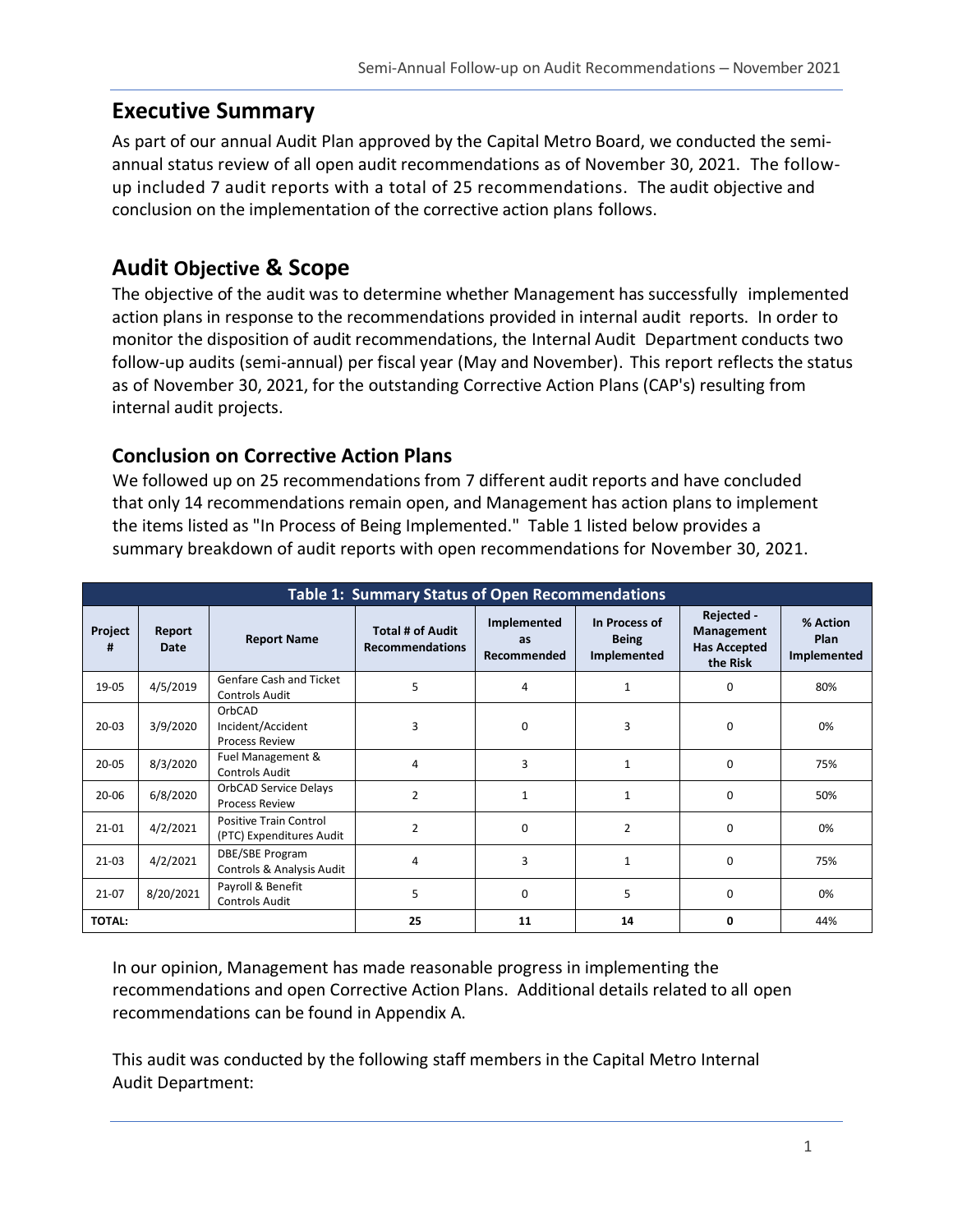Sarah Daigle, Internal Auditor II (Project Lead) Jeannette Lepe, Internal Auditor II Terry Follmer, VP of Internal Audit

We want to thank Management for their support and good progress in implementing the open corrective action plans.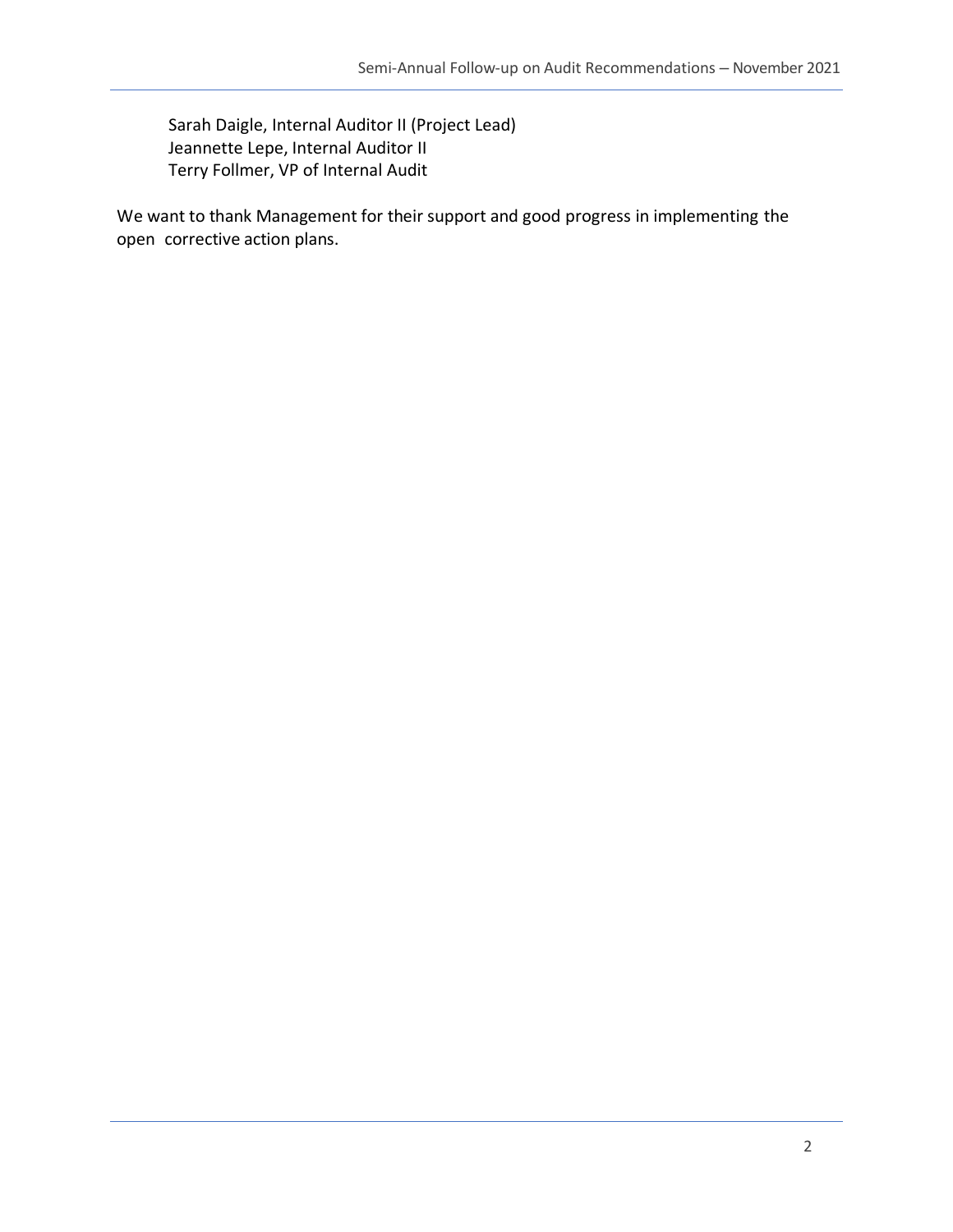## **APPENDIX A – DETAILS OF OPEN AUDIT RECOMMENDATIONS**

#### **Prior Recommendations and Audit Results**

As required by the Institute of Internal Auditors' International Professional Practices Framework, we have reviewed all open audit recommendations. Based on our review of audits, we identified 14 open recommendations. Listed below are the open recommendations, along with the name of the audit report, report date, original recommendation, and Management's updated target completion date and comments.

#### **19-05 GENFARE CASH AND TICKET CONTROLS AUDIT** (4/5/2019 Report Issued with 5

#### Recommendations)

#### **RECOMMENDATION 2 – (Compare Genfare Ticket Sales to Cash)**

The Controller and Manager of Revenue should consider the following:

- a) Developing written standard operating procedures (SOP) covering the reconciliation and variance analysis related to farebox tickets and cash.
- b) The SOP should state the cadence as to how often the review is performed as well as establish tolerance levels to identify outliers.
- c) Ticket to cash variances outsides tolerance levels are researched with action plans to remediate as applicable.

#### **OPEN ACTION PLANS:** (*Nadia Nahvi, Controller*) Management agreed with the recommendation above.

• **Management's Updated Target Completion Date & Comments:** 05/01/2022 The Finance Department has experienced high staff turnover in the last two years, and, as a result, the implementation of this recommendation has been delayed. However, a Genfare ticket sales to cash reconciliation is completed monthly and SOPs are currently being updated to address cadence and tolerance levels.

#### **20-03 ORBCAD INCIDENT/ACCIDENT PROCESS REVIEW** (3/09/2020 Report Issued with 3 Recommendations)

#### **RECOMMENDATION 1 – (Disconnected Systems & No Comprehensive Database)**

The Director of Contract Oversight, IT Director of Transit Technology Systems and the Director of Risk Management will consider the following improvements:

- a) Establishing a single comprehensive database for all incident/accident data.
- b) Require MV to enter all data into the chosen single comprehensive database.
- c) Automate the flow of data from OrbCAD into the required Excel templates (e.g., Operator Report, Supervisor Report, etc.) that are saved to Sharepoint, thus requiring the Supervisor to only record new data and not have to rekey all data that is already captured in OrbCAD.

**OPEN ACTION PLANS:** (*Rafael Villareal, Director of Contract Oversight Rafael Villareal; Charlie Jackson, Director of Transit Technology Systems*) Management agreed with the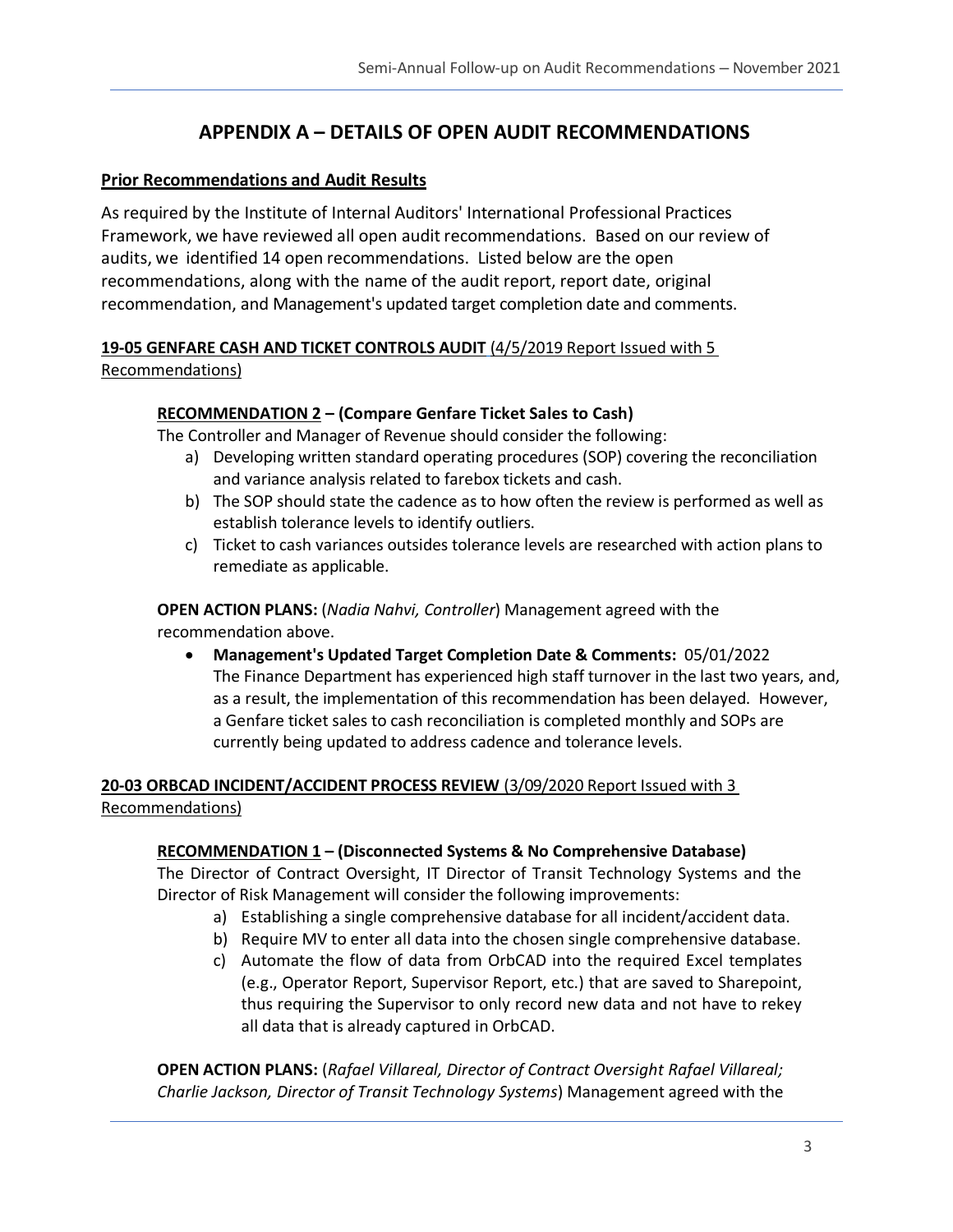recommendation above.

• **Management's Updated Target Completion Date and Comments:** 5/1/2022 IT Management recently submitted a FY 2022 Capital Project request for a new incident/accident system (#ITS2211-Incident Accident Risk Management Reporting) to help improve process efficiency. Additionally, this recommendation will be included/addressed with the replacement of the OrbCAD system.

#### **RECOMMENDATION 2 – (Improve QA Oversight, Analysis, and Monitoring)**

The Director of Contract Oversight, IT Director of Transit Technology Systems, and the Director of Risk Management should consider and evaluate the following process improvements:

d) Develop controls to ensure that data recorded in OrbCAD matches the data captured in the RiskMaster system. If events are reclassified from incident to accident or vice versa, ensure that both systems are updated with final classification between Incident or Accident.

**OPEN ACTION PLANS:** (*Rafael Villareal, Director of Contract Oversight Rafael Villareal; Charlie Jackson, Director of Transit Technology Systems*) Management agreed with the recommendation above.

• **Management's Updated Target Completion Date and Comments:** 5/1/2022 Management has established several controls (i.e. reports) to help improve accuracy and timeliness of data; however, they are in the process of organizational changes (adding another layer of supervisory review) that will be impacting the implementation of recommendation d.

#### **RECOMMENDATION 3 – (Automate Reporting Out of Systems)**

The Director of Contract Oversight, IT Director Transit Technology Systems and the Director of Risk Management, should consider and evaluate the following improvements:

- a) Request the IT Departments Report Writing Team to develop required pre-printed reports (e.g., monthly reports as well as daily Operator/Supervisor Reports, etc.) out of OrbCAD and/or RiskMaster based upon which system is designated the system of record with all comprehensive data.
- b) Review for additional monitoring needs (i.e., Capital Metro and MV) and develop additional reports as necessary to improve MV oversight and improve efficiencies.
- c) Ensure that the original Incident # automatically assigned by the OrbCAD system is properly captured in other reports and systems for appropriate tracking purposes

**OPEN ACTION PLANS:** (*Rafael Villareal, Director of Contract Oversight*) Management agreed with the recommendation above.

• **Management's Updated Target Completion Date and Comments:** 5/1/2022 IT Management recently submitted a FY 2022 Capital Project request for a new incident/accident system (#ITS2211-Incident Accident Risk Management Reporting) to help improve process efficiency. Afterwards, Operations Management will develop additional reports to strengthen oversight and improve efficiencies.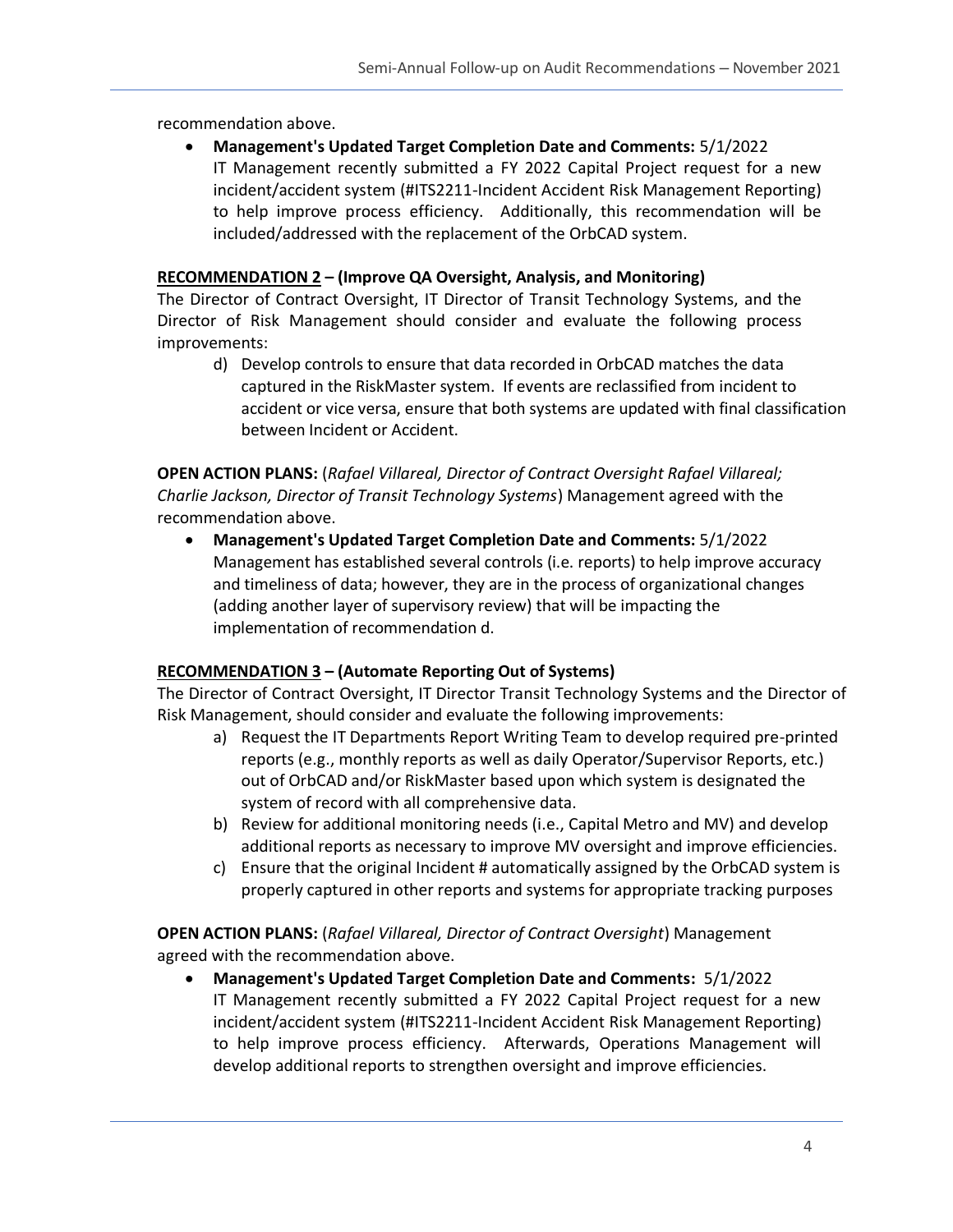#### **20-05 FUEL MANAGEMENT & CONTROLS AUDIT** (8/03/2020 Report Issued with 4 Recommendations)

#### **RECOMMENDATION 1 – (Update Fueling Procedures & Improve Gasboy Controls)**

The Chief Customer Officer/Chief Operating Officer, VP of Bus Operations & Maintenance, Director of Vehicle Maintenance, Director of Security & Emergency Management, and VP of Demand Response and Innovative Mobility should complete the following:

- a) Assign a single member of management with direct responsibility over the entire Capital Metro fuel system and program.
- d) Request that the service providers send list of terminations to Gasboy administrators on at least a monthly basis to ensure they are removed from the system in a timely manner.
- f) Establish monitoring controls for dispensing fuel at 817 Paratransit location since there is no Gasboy system.

**OPEN ACTION PLANS:** (*Tangee Mobley, VP, Bus Operations & Maintenance*) Management agreed with the recommendation above.

• **Management's Updated Target Completion Date & Comments:** 12/31/21 Management has taken steps to improve Gasboy controls, such as repairing a broken security camera and establishing a monthly review process for security vehicles. However, management is still in the process of implementing some of the Gasboy controls.

#### **20-06 ORBCAD SERVICE DELAYS PROCESS REVIEW** (6/8/2020 Report Issued with 2 Recommendations)

#### **RECOMMENDATION 2 – (Service Delay Records & Monitoring)**

The Director of Contract Oversight, Manager of Service Analysis, and IT Director of Transit Technology Systems will consider the following improvements:

- b) An OrbCAD report should be created to capture all incidents that are not coded by Dispatchers within 15 minutes of the occurrence, in accordance with the modified contract language per item a above.
- c) An OrbCAD report should be created to capture all incidents that are never recorded by Dispatchers with an explanation of the incident, in accordance with the modified contract language per item a above.
- e) Using the new OrbCAD reports in recommendations b & c above, analyze results to help minimize service delays, and understand Dispatcher training and staffing needs.

**OPEN ACTION PLANS:** (*Rafael Villarreal, Director of Contract Oversight*) Management agreed with the recommendation above.

• **Management's Updated Target Completion Date & Comments:** 5/31/2022 Management and the OMO Data Analyst are reviewing reports available in OrbCAD and Swiftly to help ensure the completeness of reported incidents.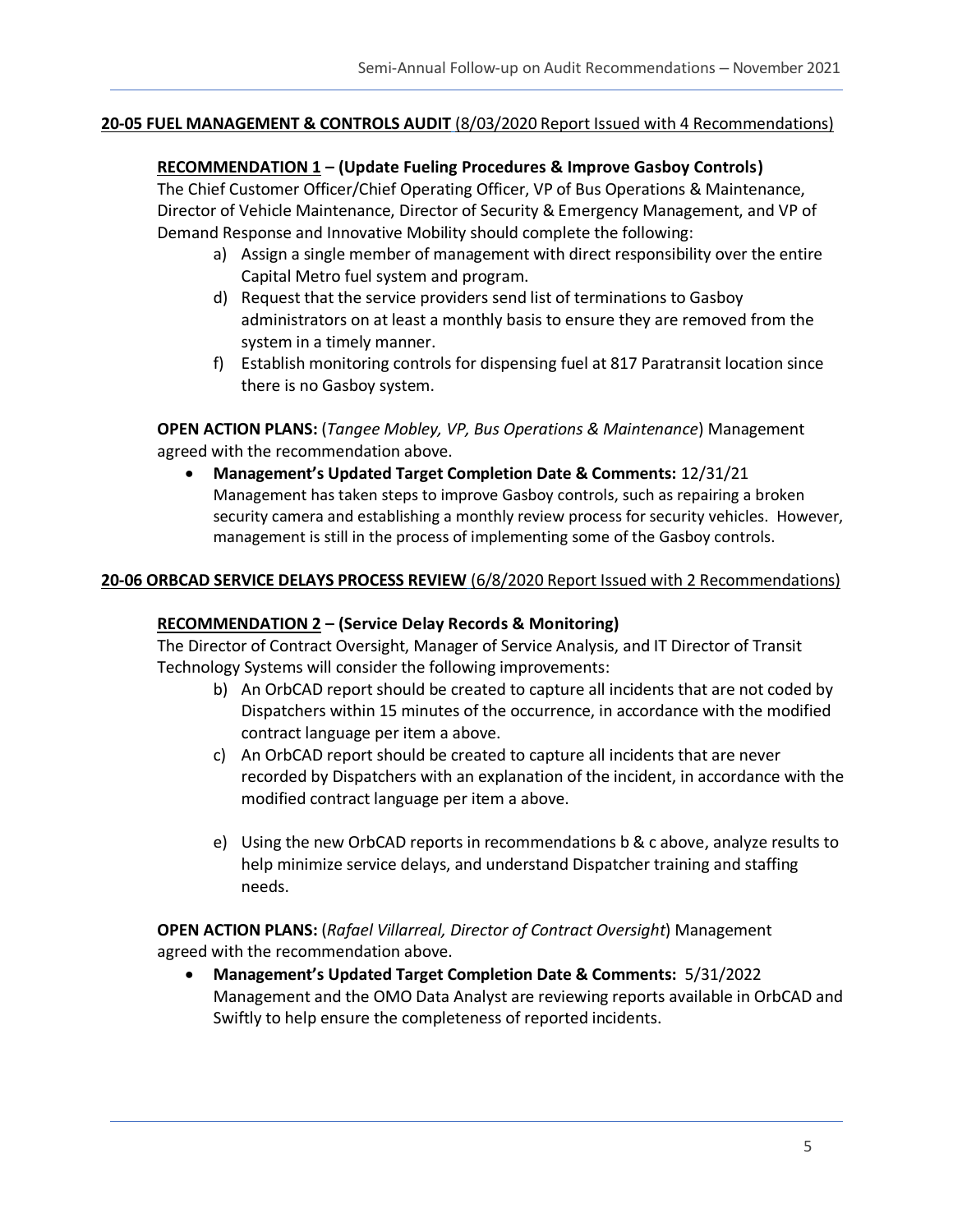#### **21-01 POSITIVE TRAIN CONTROL (PTC) EXPENDITURES AUDIT** (4/02/2021 Report Issued with 2 Recommendations)

#### **RECOMMENDATION 1 – (Update Policy & Procedures for Workflow Approval Exceptions)**

The Controller, together with the AX Administrator in the IT Department, should consider:

- a) Identify opportunities to improve segregation of duty controls in AX so invoices must be approved by separate personnel in accordance with AP Policy (FIN-106) at various levels (e.g. PM, Manager; Director, Chief/EVP). Alternatively, if AX cannot be configured to remediate this delegation weakness, then a compensating control should be put in place. For example, a monthly or quarterly list of invoices approved with limited segregation of duties should be reviewed by the Controller/departments to ensure oversight and transparency on these workflow exceptions.
- b) When segregation of duties is not possible in the system (e.g. vacation, sick, etc.) but appropriate approval is granted through a separate means (e.g. email approval), this documentation should be saved to AX. If a separate and duly authorized means of approval cannot be obtained within that department hierarchy, the Controller should be consulted for either the Controllers approval or one of their designees.
- c) c) Update AP policy (#FIN-106) to define acceptable ways to document appropriate approval to strengthen segregation of duties (e.g. email approval attached to transaction in AX.)

#### **OPEN ACTION PLANS:** *(Nadia Nahvi, Controller)* Management agreed with the

recommendation above.

• **Management's Updated Target Completion Date & Comments:** N/A – This action plan is not due until 12/31/2021.

#### **RECOMMENDATION 2 –** (**Update AX Approvals & Workflow)**

The Controller, together with the AX Administrator in the IT Department, should complete the following:

- a) In AX workflow, review by department (see Appendix D) and ensure it aligns with Cap Metro's AP policy (#FIN-106).
- b) In AX workflow, ensure a first level Project Manager level approval is required for all active projects at CapMetro as identified by the EPPM system (project management software).
- c) Remove any old departments or employee numbers listed in the AX system.
- d) In AX workflow, ensure every department has identified a Chief level approval and review the Manager and Director level approvals to ensure this appropriately reduces the risk of unauthorized payments.
- e) In AX workflow, review dollar thresholds in the configuration and make any necessary adjustments.

**OPEN ACTION PLANS:** *(Nadia Nahvi, Controller)* Management agreed with the recommendation above.

• **Management's Updated Target Completion Date & Comments:** N/A – This action plan is not due until 12/31/2021.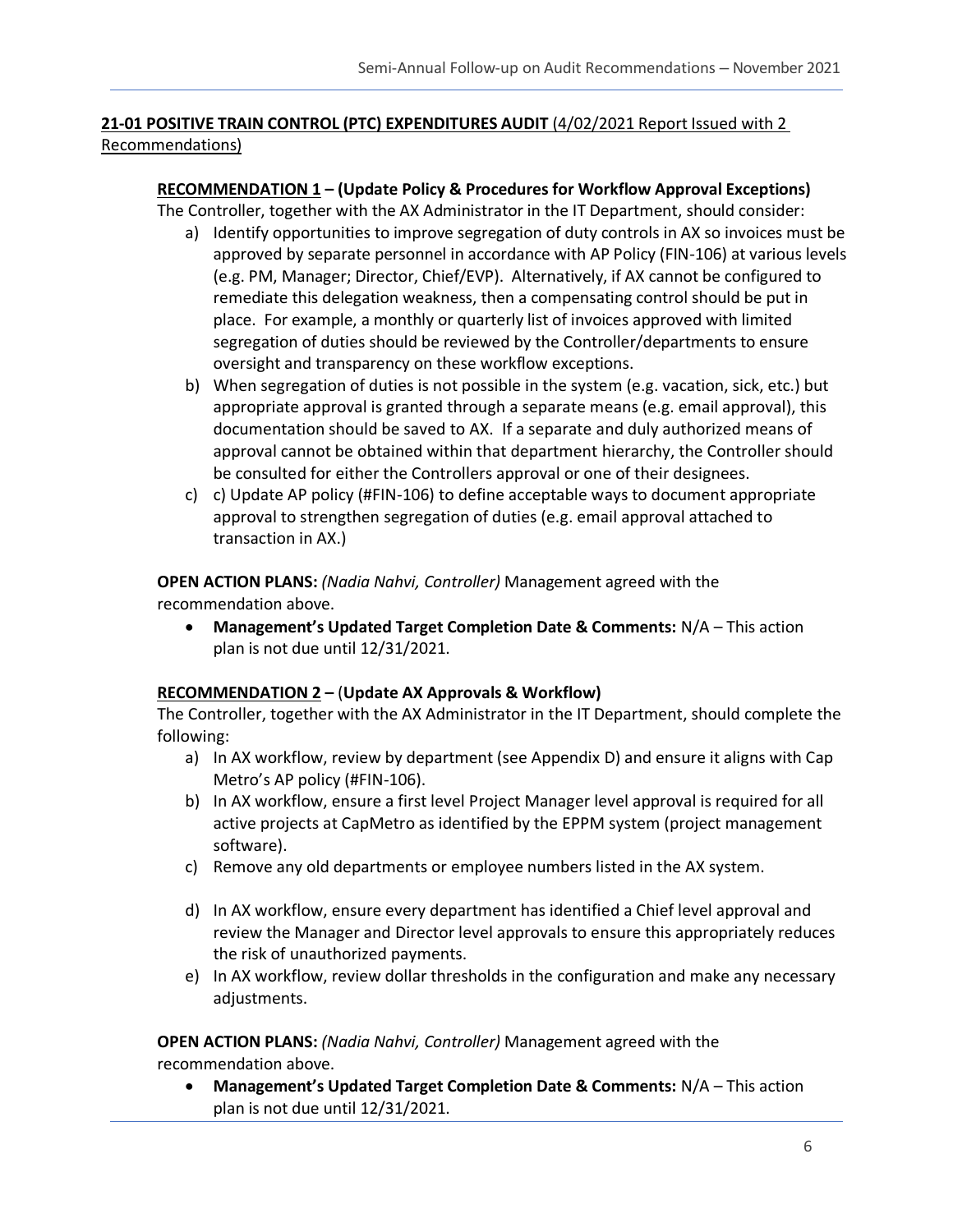# **21-03 DBE/SBE PROGRAM CONTROLS & ANALYSIS AUDIT** (4/08/2021 Report Issued with 4

Recommendations)

#### **RECOMMENDATION 4 – (No Reconciliation is Performed of the Systems)**

The Director of Diversity, Equity, and Inclusion and the OOD's Program Manager will consider the following improvements:

- a) Define the process of the AX to B2Gnow system reconciliation (i.e., which contracts have DBE/SBE participation; and all prime payments are imported to B2Gnow) and included it in the standard operating procedures.
- b) Periodically (e.g., quarterly or semi-annually), perform a complete reconciliation of the systems to ensure the payments are accurately imported in B2Gnow.

**OPEN ACTION PLANS**: (*Diponker Mukherjee, Program Manager, Diversity & Compliance*) Management agreed with the recommendation above.

• **Management's Updated Target Completion Date & Comments:** 10/1/2022 Management is currently implementing a new financial system to replace Microsoft AX. After the new financial system is set up, Management can implement recommendation #4 above.

#### **21-07 PAYROLL & BENEFIT CONTROLS AUDIT** (8/20/2021 Report Issued with 5 Recommendations)

#### **RECOMMENDATION 1 – (Automate & Strengthen Controls Over Personnel Changes)**

The Controller and Senior Director of People & Culture should consider implementing the following improvements:

- a) Look at automating the PCN form and related workflow into the new ERP system. If this is not possible, look at automating the workflow using workflow features in Outlook and SharePoint and/or within the UltiPro system. The workflow should be a closed loop with the parties receiving notice that the change has been made in UltiPro.
- b) The P&C Department should develop written procedures and tools to help guide P&C staff on their day-to-day tasks. The guide should cover various personnel changes (e.g. pay rate, terminations, promotions, new hires, etc.), payroll deadlines and holidays, and year end processing procedures including annual merit process.

**OPEN ACTION PLANS**: (*Donna Simmons, EVP of Administration, Diversity and Inclusion Officer*) Management agreed with the recommendation above.

• **Management's Updated Target Completion Date & Comments:** N/A – This action plan is not due until 1/31/2023 for sub-recommendation #1a and 12/31/2021 for subrecommendation #1b.

#### **RECOMMENDATION 2 – (Improve Accuracy of Benefit Calculations)**

The Controller and Senior Director of People & Culture should consider the following improvements:

a) Create an internal P&C Department Procedures Guide for staff to follow, which should include each benefit category offered by CapMetro, internal processes that staff should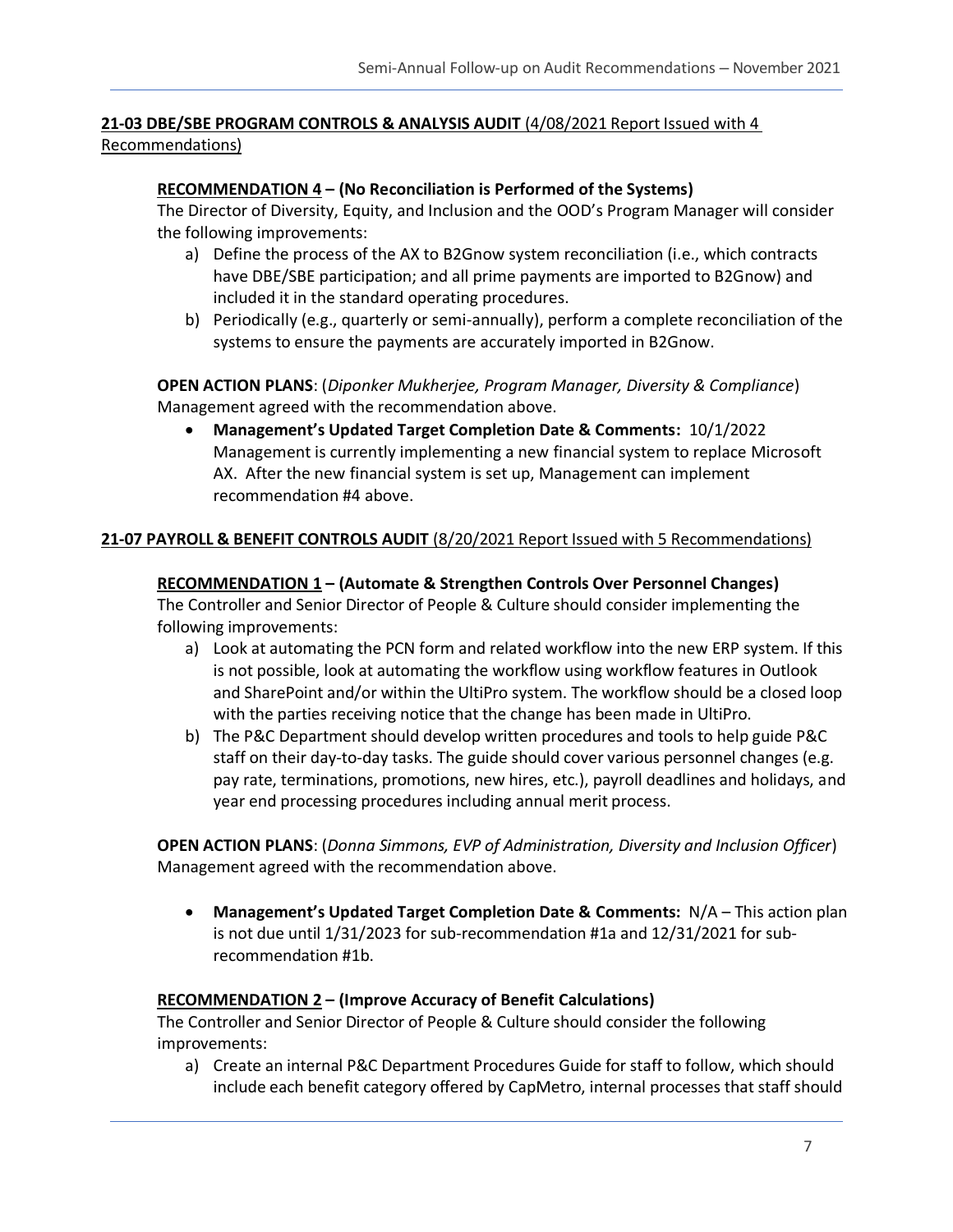follow, deadlines, specific calculations, review and approval process, etc. (part of recommendation 1b above).

- b) Ensure that manual data entry for benefit calculations is double checked and reviewed to ensure accuracy by the Finance Department or other independent party.
- c) Obtain temporary resources in the last two months of the calendar year to assist with administration and quality assurance check.

**OPEN ACTION PLANS**: (*Donna Simmons, EVP of Administration, Diversity and Inclusion Officer*) Management agreed with the recommendation above.

• **Management's Updated Target Completion Date & Comments:** N/A – This action plan is not due until 12/31/2021.

#### **RECOMMENDATION 3 – (P&C Policies – Compliance & Approved Exceptions)**

The Controller and Senior Director of People & Culture should consider the following improvements to Leave Policy (HRC-440):

- a) Ensure deadlines and the maximum elapsed time after an event are defined (birth, adoption, or placement of a child) in which the employee must start using the parental leave or other family related benefit.
- b) Define the process for approving special exceptions to the policy (e.g. who can approve them, how to document the approval).
- c) Require employees to submit a long-term (greater than two weeks) leave request to the P&C Department.
- d) Ensure parental and other types of leave are timely communicated to the payroll personnel so that time and attendance records can be properly updated.

**OPEN ACTION PLANS**: (*Donna Simmons, EVP of Administration, Diversity and Inclusion Officer*) Management agreed with the recommendation above.

• **Management's Updated Target Completion Date & Comments:** N/A – This action plan is not due until 5/31/2022.

#### **RECOMMENDATION 4 – (Increase Oversight of Annual Merit Increases)**

The Controller and Senior Director of People & Culture should consider the following improvements:

- a) Review and document the full cycle of annual merit increases from employee ratings to the Merit Matrix table and payroll adjustments made in UltiPro ensuring proper segregation of duties and required approvals at each stage of the process life cycle.
- b) The Finance Department should attest to the accuracy of the annual merit payroll adjustments and sign-off on the final file and related details that is sent to the bank for payroll distribution.
- c) The Finance Department should review the Merit Matrix spreadsheet and sign off (e.g. Controller and/or Deputy CFO) on it as evidence of review and approval of the merit increases.

**OPEN ACTION PLANS**: (*Donna Simmons, EVP of Administration, Diversity and Inclusion Officer*) Management agreed with the recommendation above.